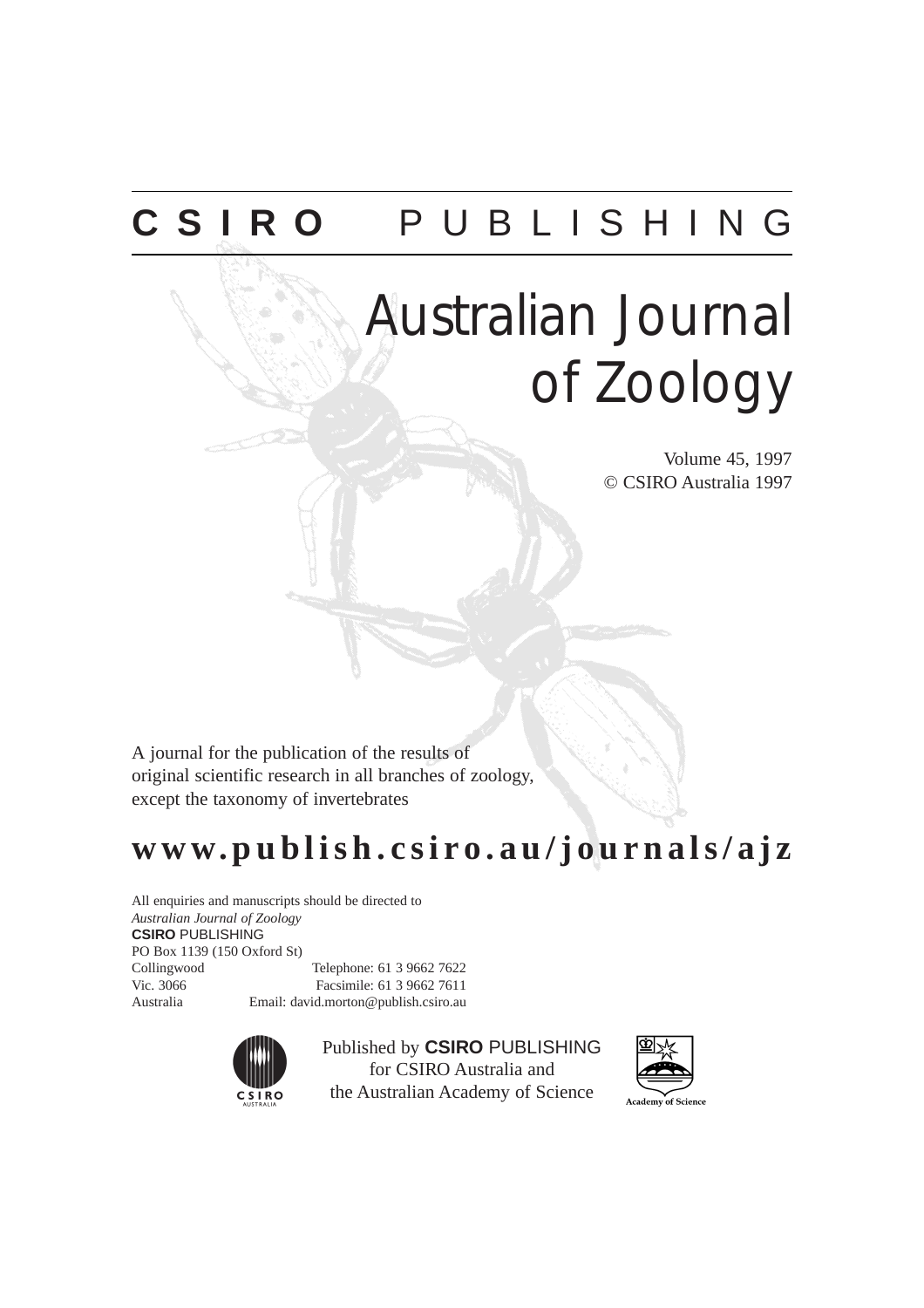#### **Seasonal Testicular Development and Sperm Storage in Tropical and Subtropical Populations of the Brown Tree Snake (***Boiga irregularis***)**

*Karina H. Bull*A*, Robert T. Mason*<sup>B</sup> *and Joan Whittier*<sup>A</sup>

ADepartment of Anatomical Sciences and Centre for Conservation Biology, University of Queensland, St Lucia, Qld 4072, Australia. BDepartment of Zoology, Oregon State University, Corvallis, Oregon 97311, USA.

#### *Abstract*

The seasonal pattern of testicular development of tropical and subtropical brown tree snakes, *Boiga irregularis,* was investigated. We also examined sperm storage in the reproductive tracts of both sexes. Males in south-eastern Queensland had a testicular cycle that was strongly seasonal, with testicular regression during the wet summer. Males from Papua New Guinea had a continuous testicular cycle, in which sperm was present in some animals every month.

Females from south-eastern Queensland had no stored sperm or sperm storage receptacles in their oviducts. Sperm was found in only one of 28 female reproductive tracts. The sperm was located in the lumen, suggesting recent insemination. In contrast, the presence of sperm in the ductus deferens of most males in both populations indicated that males store sperm. This facilitates the apparent dissociation between the male and female reproductive cycles that has been reported previously in south-eastern Queensland populations. Male *B. irregularis* must store sperm for at least six months, from the time of maximal testicular development in autumn, until ovulation occurs in spring and early summer. This pattern of reproduction in *B. irregularis* fits neither a postnuptial nor a prenuptial pattern, as has been observed in a few other tropical snakes.

#### **Introduction**

The influence of the environment on sexual reproduction in reptiles has received a great deal of attention (Duvall *et al.* 1982; Licht 1984; Seigel and Ford 1987; Whittier and Crews 1987; Whittier 1994). However, studies have rarely focused on comparisons between populations of the same species in different regions. Intraspecific geographical variation in the reproductive cycle of males suggests an adaptive response to the local environment (Ballinger 1977). A number of reproductive patterns in reptiles are recognised and these appear to have evolved in response to environmental constraints (Seigel and Ford 1987).

The native range of the brown tree snake, *Boiga irregularis*, extends from the equatorial islands of Papua New Guinea (PNG) and north-western Melanesia to the cool-temperate eastern seaboard of Australia as far as 34°S (Cogger 1992). Given this wide latitudinal distribution, we sought to compare the testicular cycle of this species from specimens collected in subtropical south-eastern Queensland and tropical PNG.

Information about the reproductive cycle of *B. irregularis* in its native range may help us understand the patterns of native species distribution and of invasive species. *Boiga irregularis* represents one of the few colubrids present in Australia. It most likely invaded from Asia relatively recently in geologic terms (Shine 1991). Although there is no common feature of the colubrids that have successfully colonised PNG and Australia, specialised reproductive mechanisms may have contributed to their ability to invade across sea barriers from Asia. For example, the presence of unusual reproductive capabilities explains the distribution of many reptilian taxa on islands in the south Pacific (Gibbons 1985).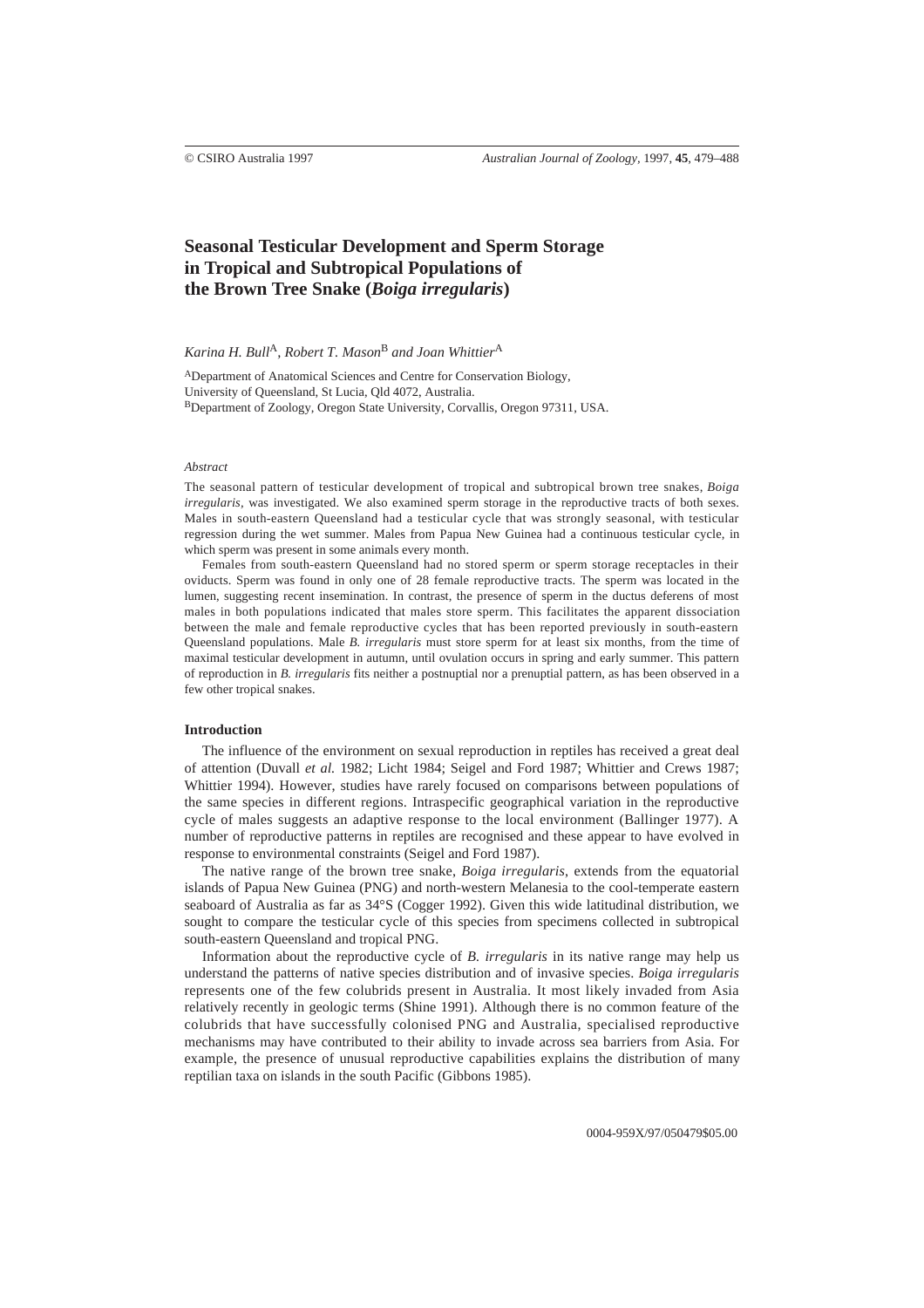*Boiga irregularis* is an invasive species in the recent historical past as well. It was accidentally introduced onto the island of Guam (13°N) during the 1940s and has since established itself as a serious pest (Fritts 1988); evidence suggests that *B. irregularis* has caused an alarming decline in populations of the native fauna on the island (Savidge 1987; McCoid 1991). As *B. irregularis* presents an immediate threat to biological diversity in regions of high endemism in the Pacific, general information about reproduction in this species is needed.

Study of reproduction in the genus *Boiga* was first conducted in central Java by Kopstein (1938). This work reported that isolated female *B. multimaculata* were capable of producing eggs more than nine months after capture, suggesting a capacity for sperm storage in females. However, no morphological evidence of oviducal sperm storage was presented. Such storage of sperm within the female oviduct for extended periods after mating has been documented in a variety of reptiles (Fox 1956; Saint Girons 1975; Gist and Jones 1987).

We have reported that in subtropical south-eastern Queensland the environment constrains activity and foraging in *B. irregularis* (Whittier and Limpus 1996; Bull and Whittier 1996). This limits the reproductive capacity of females. Moreover, a dissociated pattern of reproduction is observed in *B. irregularis* in this region: when female ovarian development is maximal, males have regressed testes. The consequence of this is that sperm storage in the male or the female is obligatory, at least in the south-eastern portion of the species' range (Whittier and Limpus 1996).

In this study we further investigated the capacity for sperm storage in males and females obtained from south-eastern Queensland and compared these patterns to that of males from PNG. We hypothesised that sectioned oviduct material from mature female *B. irregularis* would frequently contain sperm. Moreover, we expected to find this sperm contained in specialised regions of the oviduct wall, and that it would be present from March to October. We also sought to compare the patterns of testicular development in males from the subtropical Queensland environment with that of males from the tropical PNG environment. Finally, we related the pattern of sperm storage and testicular development to long-term records of climate obtained for both areas.

#### **Materials and Methods**

#### *Specimen and Sample Collection*

Male and female specimens of *B. irregularis* held in the Australian Museum, Queensland Museum and by J. Whittier were examined. The monthly sample of snakes was derived from collections made in different years (1950–1993). Included in the sample were male *B. irregularis* from two areas: (1) south-eastern Queensland, 26–28°S, 152–154°E (*n* = 40), and (2) PNG and associated islands, 2–9°S, 140–150°E (*n* = 32). Preliminary histological analysis of the presence of sperm in the testis and ductus deferens of 22 of the south-eastern Queensland males was previously reported in Whittier and Limpus (1996). In the present study we extended this work in two ways, first by including 18 additional males (12 freshly collected and 6 additional samples from the Queensland Museum). These new animals were selected and collected to fill gaps in the previous sample of males. Second, we extended the investigation of all testicular material to include the observation of spermatogenetic stages. All female specimens (*n* = 28) examined were from south-east Queensland, as few females from PNG were available. Snout to vent length (SVL,  $\pm$  0.5 cm) was recorded for each individual; all specimens were selected to be adults of snout–vent lengths greater than 75 cm (Whittier and Limpus 1996).

Female reproductive condition was assessed by observing the gross morphology of the ovaries and reproductive tracts. Females were categorised with respect to follicular size as: non-reproductive  $\ll$ 3 mm); early vitellogenic (3–10 mm); late vitellogenic ( $>10$  mm); or, with oviducal eggs, as gravid.

Tissues were fixed in 10% buffered formalin and embedded in paraffin. Oviducts were serially sectioned in a sagittal plane and the right testis and ductus deferens were representatively sectioned in a transverse plane at  $7 \mu$ m. Sections were stained with haematoxylin and eosin.

#### *Reproductive Status of Males*

The condition of the seminiferous tubules was classified into three stages of spermatogenesis: Stage 1. Beginning of spermatogenesis, spermatogonial multiplication, primary and secondary spermatocytes;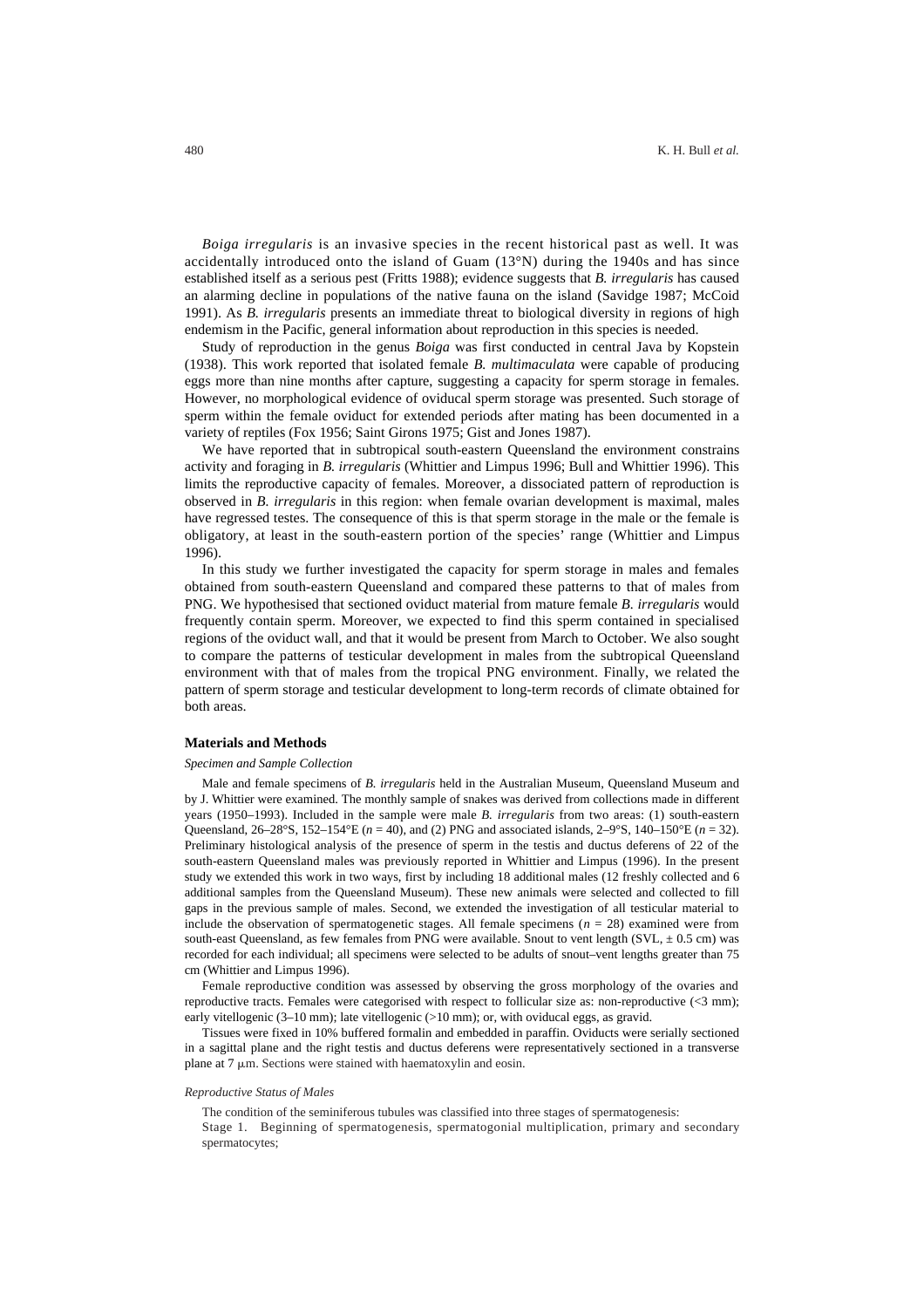Stage 2. Spermatids abundant and transforming, few spermatozoa;

Stage 3. Spermatozoa numerous, spermiation occurring.

The presence or absence of sperm in the ductus deferens was noted. No numerical score of the amount of ductus sperm was made because we found either that sperm was absent or that the ductus was packed with sperm.

#### *Climatology Data*

Weather data were obtained from the Bureau of Meteorology, Brisbane, Queensland. Long-term mean values of monthly mean minimum temperature (°C), mean rainfall (mm) and relative humidity (%) at 1500 hours from Brisbane, Queensland, Australia, and Port Moresby, PNG, were used. Low numbers of specimens from regional areas of PNG prohibited a more detailed analysis of potential regional effects of climate on male reproduction. As *B. irregularis* is a nocturnal predator, mean minimum temperature was used because this reflects the night-time temperatures experienced by the snake.

#### *Statistical Analyses*

Prior to making comparisons between males collected from south-eastern Queensland and PNG, we evaluated the effect of body length on the stage of testicular development to control for effects of body size on reproductive condition. We compared the mean size of males from the two locations, and then the influence of males' size on the condition of the testicular stage and presence of sperm in the ductus deferens, by ANOVA (SAS 1988). The relationship between testicular development and the presence of ductus sperm was analysed by way of chi-square contingency tables. The monthly level of mean testicular stage and the frequency of ductus sperm of snakes, and the climate of the two areas, were compared using Fisher's Exact tests. Analyses of the effects of climatic factors on reproductive measures were conducted, combining months due to small sample sizes. This was achieved by dividing the year into two seasons on the basis of three climatic conditions, with each climatic condition considered separately, as follows. The wet season in Queensland included all months with a mean total rainfall >75 mm, and the dry season a mean total <75 mm. The warm season in Queensland was defined as all months with a minimum mean >18°C, and the cool season included all months with a minimum mean <18°C. Similarly, the season of high humidity was defined to include all months with a mean humidity >55% at 1500 hours, and the season of low humidity included months with a mean humidity <55% at 1500 hours. Seasons were defined independently of reproductive data.

Similarly, for PNG, the year was divided into a wet and a dry season, using the same criteria as for Queensland (75 mm of rainfall). Rainfall data were recorded from Port Moresby, and although annual rainfall there is low compared with that in districts from which some specimens were collected, the annual pattern reflects that of the whole area. Long-term rainfall data from elsewhere in PNG are not available.

The significance of seasonal differences was tested by means of one-way ANOVAs. As temperature and humidity did not vary significantly in PNG, no seasonal definition was inferred for these climatic factors. Differences in testicular development and the presence of ductus sperm in males between these seasons were then compared using chi-square contingency table analysis.

The influence of the female's reproductive cycle on the reproductive activity of males in south-eastern Queensland was tested with a Fisher's Exact test. The female's reproductive status was divided into four categories: (1) vitellogenesis – September and October; (2) ovulation – November and December; (3) egg laying – January to March; and (4) non-reproductive – April to August. These categories were based on observations from museum specimens and basic knowledge of the reproductive biology of *B. irregularis* (Shine 1991; Whittier and Limpus 1996). No data on reproductive activity of females were available for PNG as few females are represented in the museum collections.

#### **Results**

The morphology of the oviduct of *B. irregularis* was typical of the structures that have been described in other snakes. We observed furrows in the cranial infundibular region, an area where sperm storage is observed in other snakes, but no sperm storage was evident in our specimens in this, or any other, oviducal region. Sperm were observed in only one of the 28 sexually mature female *B. irregularis* examined. This occurred in the posterior of the vaginal segment near the cloaca of a large female (QM# J28392, registered 4/77, collected in Brisbane, Queensland,  $SVL = 118$  cm) that was in a late vitellogenic stage. In this individual, the sperm did not appear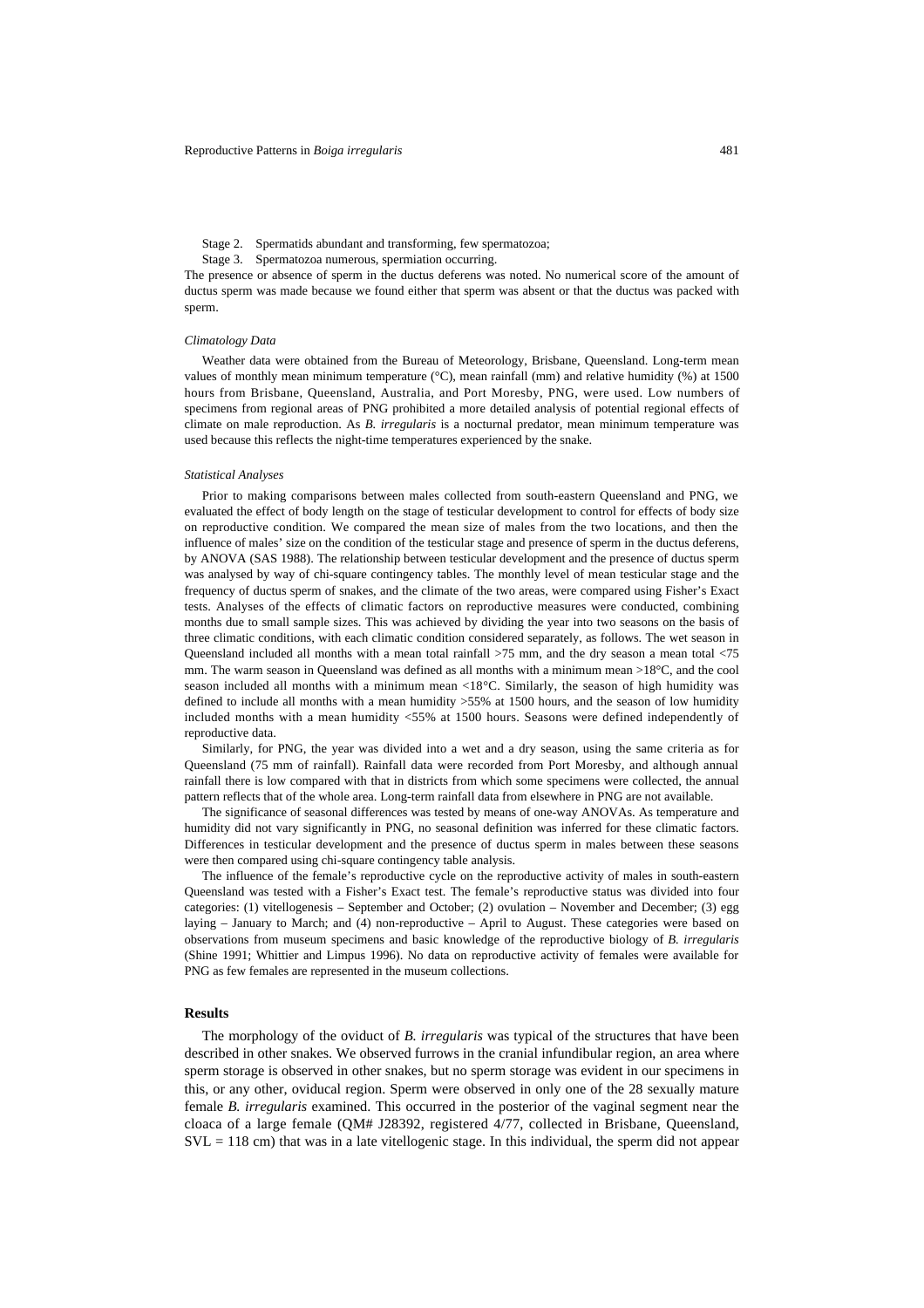

**Fig. 1.** Seasonal variation in the testicular cycle of *B. irregularis* and climatic factors in south-eastern Queensland. *A*, Mean testicular development and proportion of males with sperm in the ductus deferens (sample sizes above each bar); *B*, mean minimum monthly temperature (°C); *C*, mean monthly rainfall (mm) and mean monthly % humidity at 1500 hours.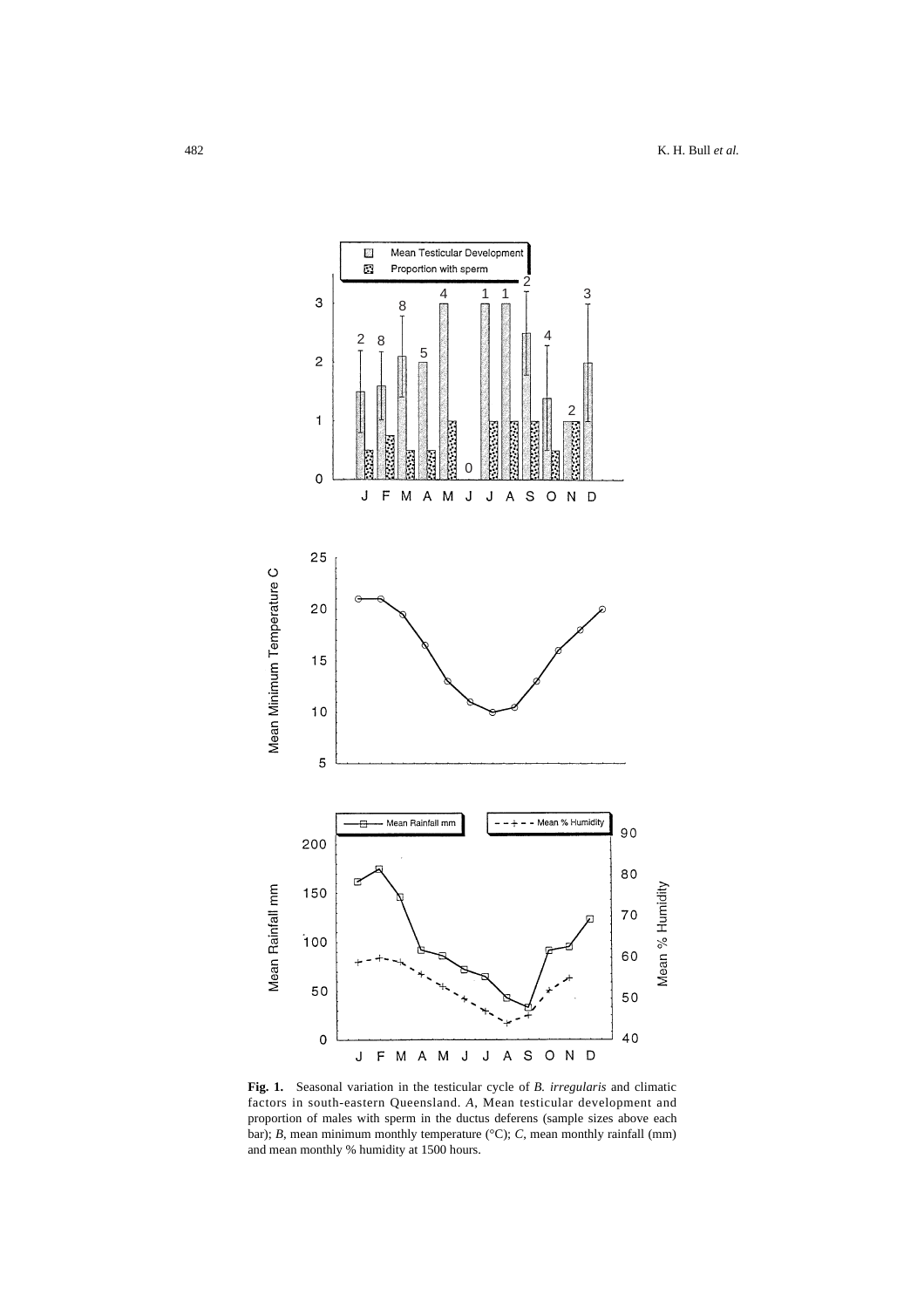

**Fig. 2.** Seasonal variation in the testicular cycle of *B. irregularis* and climatic factors in Papua New Guinea. *A*, Mean testicular development and proportion of males with sperm (sample sizes above each bar); *B*, mean minimum monthly temperature (°C); *C*, mean monthly rainfall (mm) and mean monthly % humidity at 1500 hours.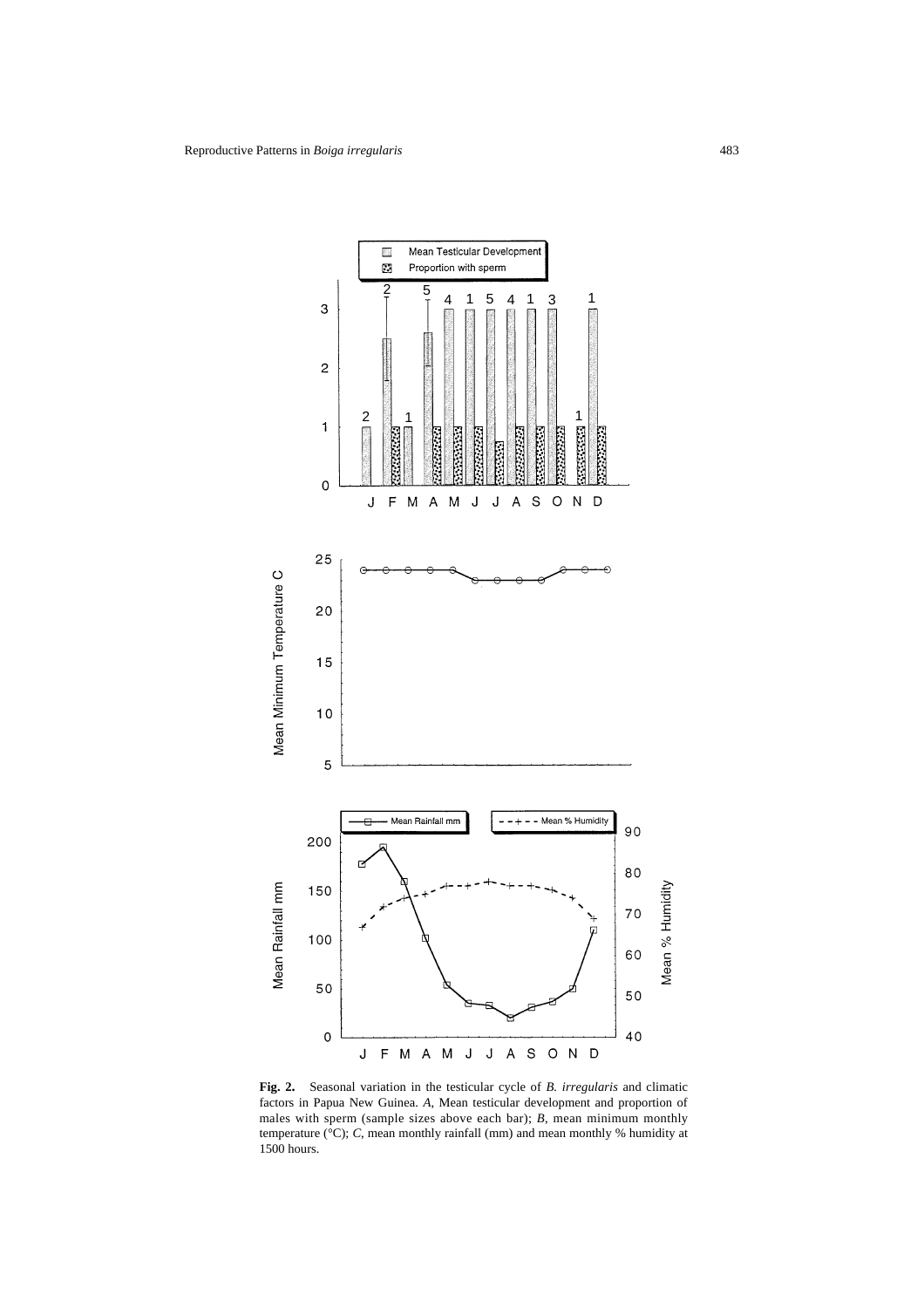to be associated with the epithelium in a manner indicative of sperm storage. Instead, the spermatozoa were free in the lumen, surrounded by the carrier matrix that transports the sperm mass. Sperm storage receptacles, as previously described in other snakes, were not found in any of the females examined.

The males examined were all above the minimum size at sexual maturity (Whittier and Limpus 1996) and ranged from 80 to 150 cm in snout–vent length (SVL) with a mean of 114.5  $\pm$ 6.1 cm. There was no significant difference between the mean SVL of Queensland and PNG specimens ( $F = 0.1495$ ,  $P < 0.05$ , d.f. = 1). Male size did not significantly influence the condition of the gonads or the presence of sperm in the ductus deferens ( $F = 0.1256$ ,  $P < 0.05$ ,  $d.f. = 2$ ).

Testicular development of *B. irregularis* in south-eastern Queensland varied significantly throughout the year (Fig. 1*A*). In winter, all males collected in May, July and August (none were obtained in June) had mature sperm in the testis and were classed as Stage 3. In spring (September–November), mean testicular development declined, with 30% of males in Stage 3, and 67% regressed or in early recrudescent phases, in Stage 1. In summer (December–February) and continuing into early autumn in March and April, mean testicular development reflected the majority of males that were in a late recrudescent Stage 2. No males were found with sperm in the testes in the hottest months of the year, January and February.

When we examined the ductus deferens of *B. irregularis* from south-eastern Queensland, we found males with the capacity to inseminate females present throughout the year (Fig. 1*A*). Sperm were found in the duct of 70% of all snakes examined, including individuals from every season. All males collected in the months of May, July, August and September had sperm in their ductus deferens, coinciding with the months in which testicular sperm were being produced. During the rest of the testicular cycle, the presence of sperm in the ductus was variable. Males with no sperm in their ductus deferens (30%) were found in October, and from January to April.

Testicular development of *B. irregularis* from PNG differed from that observed in males from south-eastern Queensland (Fig. 2*A*; *P* = 0.0256, Fisher's Exact test). First, the period of maximal testicular development (Stage 3) was extended from February to December in PNG. Thus a larger proportion of males examined from PNG (80%) had mature sperm in the testis. Mean testicular development was lower from January to April, with most males either with regressed or early recrudescent testes (Stage 1) or with late recrudescent testes (Stage 2).

When we examined the ductus deferens of *B. irregularis* from PNG, we found only three males (12%) without sperm; these were collected in January, March and July. All of the other males, collected throughout the year, had ductus sperm present. Although a larger proportion of males from PNG (88%) had sperm in the ductus when compared with those from south-eastern Queensland (70%), this difference was not statistically significant ( $\chi^2 = 0.116$ ,  $P < 0.05$ ).

In males sampled from both regions, there was no relationship between testicular development and presence of sperm in the ductus deferens  $(P = 1.0$ , Fisher's Exact test). Sperm were absent from the ductus in some fully developed Stage 3 males (17%), but present in most others (83%). Similarly, sperm were absent from the ductus in some testicular Stage 1 males (20%), yet present in most Stage 1 males (80%). Overall, 80% had sperm in the ductus deferens throughout the year.

Significant differences were found in the mean minimum temperatures ( $P = 0.00067$ , Fisher's Exact test) and the relative humidity at 1500 hours ( $P = 0.0$ , Fisher's Exact test) at the two sites in every month of the year (Figs 1*B*, 1*C*; 2*B*, 2*C*). Although the mean annual rainfall in Port Moresby (1125 mm) and south-eastern Queensland (1190 mm) are similar, rainfall from other areas of PNG from which specimens were collected is known to be greater, ranging from 3000 to 5000 mm. The pattern of seasonal rainfall was significantly different between south-eastern Queensland and PNG, with south-eastern Queensland having a shorter wet season from December to April, compared to the longer wet season in PNG, lasting from October to May (Figs 1*C*, 2*C*).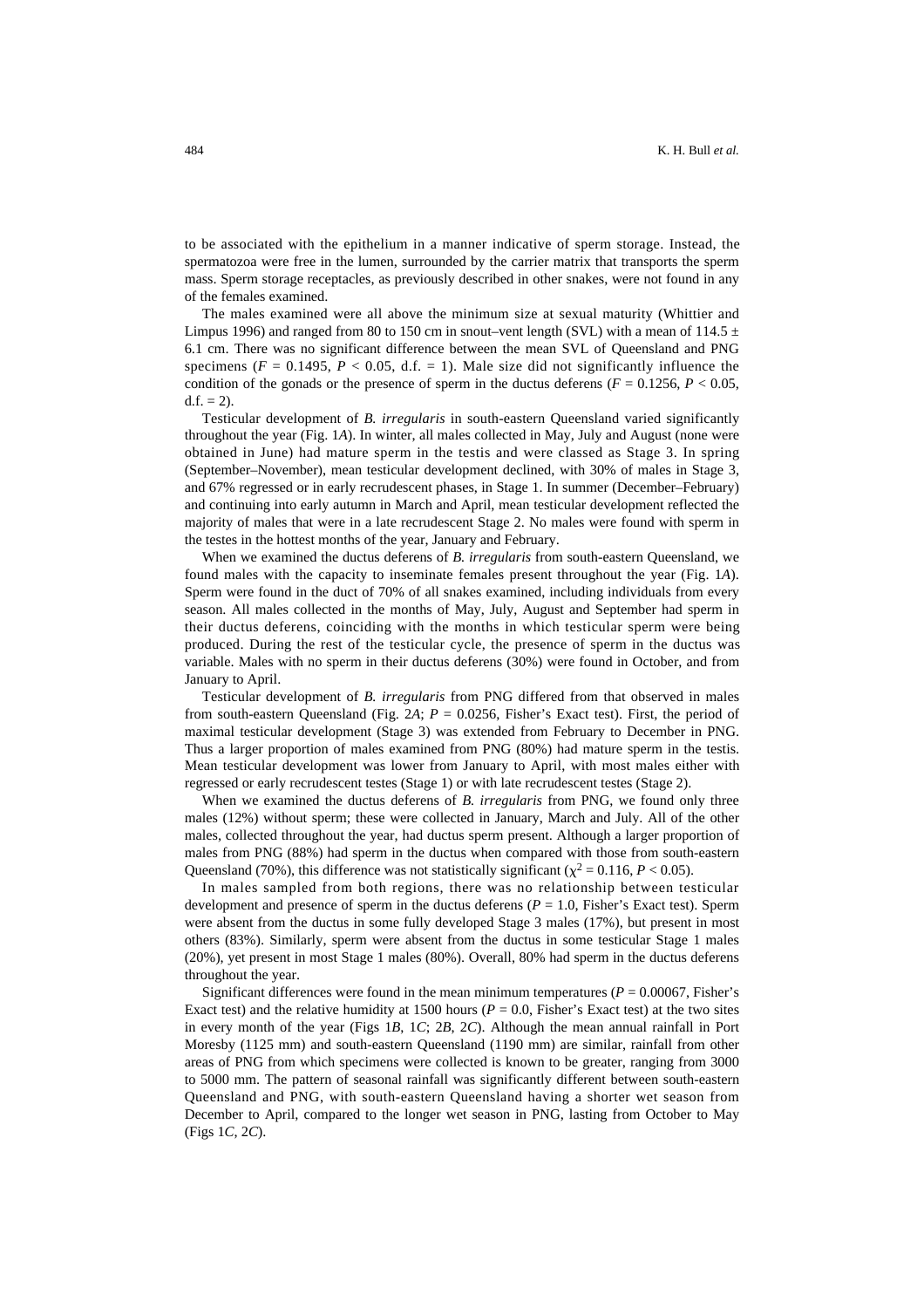The influence of climatic factors and the differences between the two regions in testicular development were investigated. In south-eastern Queensland there was no significant difference in the distribution of males from the three testicular stages, nor of males with sperm in the ductus deferens, between the wet season and the dry season  $(P = 0.819)$ , Fisher's Exact test; and  $\chi^2$  = 0.406, *P* > 0.05; d.f. = 4). Similarly, there were no significant effects of temperature or humidity on the incidence of males in the three testicular stages or on the proportion of males with sperm in the ductus deferens, respectively ( $\chi^2$  = 0.406, *P* > 0.05, d.f. = 4 for temperature;  $\chi^2 = 0.3062$ ,  $P > 0.05$ , d.f. = 3 for humidity;  $P = 0.313$ , Fisher's Exact test for both temperature and humidity). In PNG the wet season/dry season dichotomy also did not significantly affect the distribution of males of different reproductive condition ( $\chi^2$  = 0.116, *P* > 0.05, d.f. = 3).

In the south-eastern Queensland specimens, testicular development varied significantly with respect to the reproductive condition of females (Fig. 3;  $P = 0.013$ , Fisher's Exact test). There was an inverse relationship between the gonadal maturation of males and the stages of the ovarian cycle of females. When females were regressed (from April to August), 90% of males were in the maximal Stage 3 of testicular development, but when females were undergoing vitellogenesis (during spring months, September and October), 43% were in Stage 3 while 57% of males were regressed in Stage 1. During ovulation (during November and December), 60% of males were regressed in Stage 1. While females were laying eggs (from January to March), 35% of males were in Stage 2 and 41% of males were in Stage 3. Although the testicular stage of the males was significantly related to the ovarian cycle of the females, the presence of sperm in the ductus, which exhibits a less defined pattern throughout the year, was not ( $P = 0.808$ , Fisher's Exact test).



**Fig. 3.** Percentages of males in each of three testicular developmental stages (stage  $1 =$  regressed; stage  $2 =$  developing; stage  $3 =$  maximal) in south-eastern Queensland with respect to the stage of the seasonal female reproductive cycle (Vt = vitellogenesis; Ovu = ovulation; Ovi = oviposition; Reg = regressed). Sample sizes are noted above each bar.

#### **Discussion**

The oviduct of *B. irregularis* appeared similar to that of other oviparous reptilian species. However, histological examination of serial sections of the reproductive tracts of 28 adult females found no seminal receptacles for the storage of sperm in either the vaginal (Ludwig and Rahn 1943; Halpert *et al.* 1982; Gist and Jones 1987) or the infundibular (Fox 1956; Fawcett *et al.* 1972; Hoffman and Wimsatt 1972) segments of the oviduct. In the single individual in which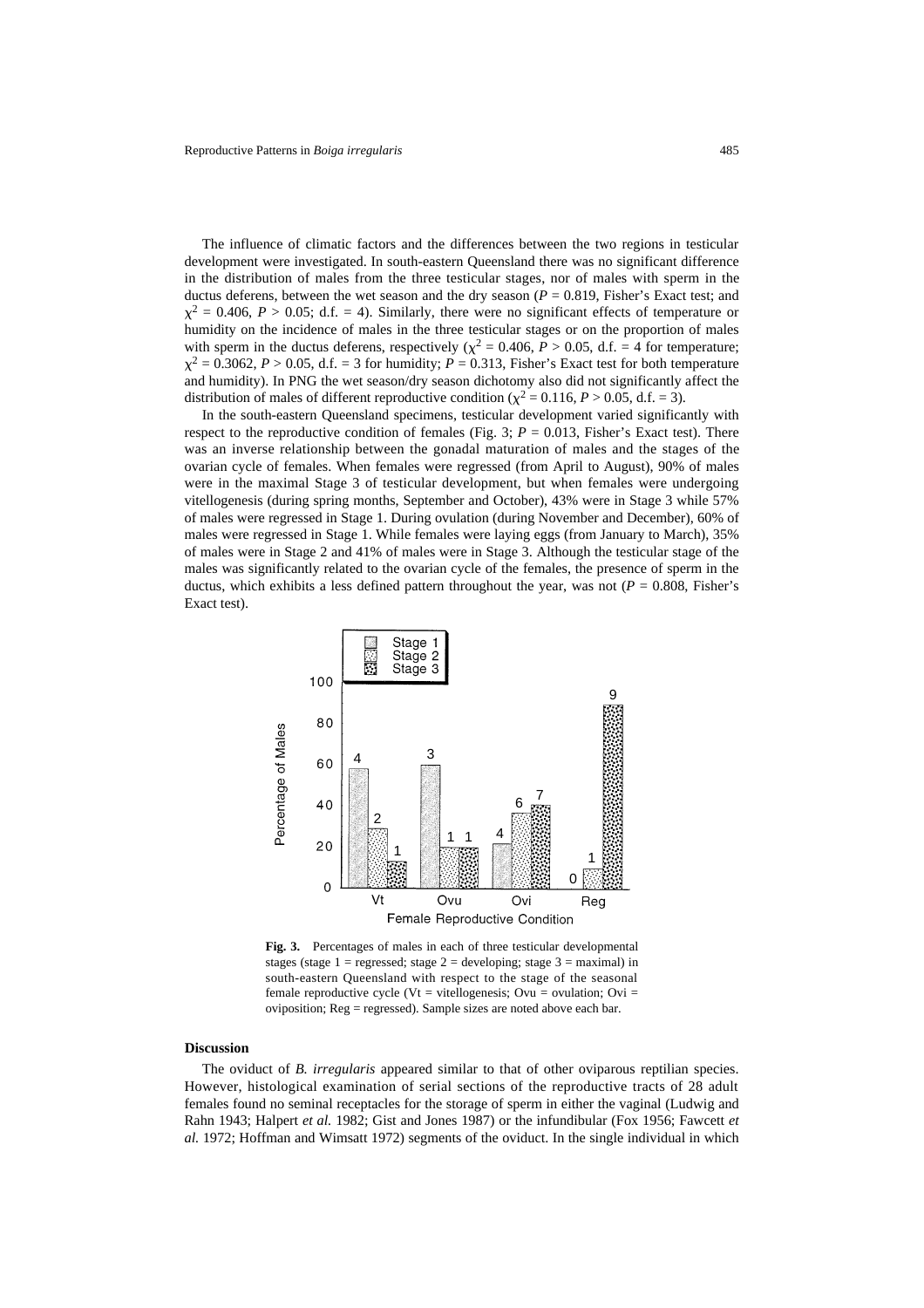sperm was recorded, the sperm was believed to be from a recent insemination and was free in the lumen. Because the female had large vitellogenic follicles we inferred that the sperm mass was in the process of migrating towards the site of fertilisation in the infundibulum.

Sperm can be stored for short periods in snakes within the lumen of the vaginal segment, without the use of specialised crypts (Saint Girons 1975). Although it is possible that female *B. irregularis* store sperm on a short-term basis, the absence of seminal receptacles in the oviduct suggests that longer-term storage may not commonly occur. We conclude that females in eastern Australia do not have obligatory oviducal sperm storage.

Our results suggest that male *B. irregularis* store sperm. Although sperm storage has been documented in only a few species of male snakes (Johnson *et al*. 1982; Saint Girons 1982; Mitchell and Zug 1984), it is accepted as an obligate component of postnuptial spermatogenesis (Saint Girons 1982; Schuett 1992).

The pattern of testicular development of *B. irregularis* in tropical PNG resembled reproductive patterns found in reptiles from tropical areas, particularly those with a distinct wet/dry season (Fitch 1982; Saint Girons 1982; Seigel and Ford 1987). There was an extended period of maximal testicular development from May to December and evidence of a short period of regression from January to March. This pattern is comparable to those of the tropical colubrids *Dendrelaphis pictus*, *Ptyas mucosus* and *Rhabdophis subminiatus* in south-east Asia (Saint Girons 1982). It probably represents a phylogenetically conservative pattern for *B. irregularis*, which is thought to have originated in tropical Asia (Shine 1991).

The pattern of spermatogenetic activity of *B. irregularis* in subtropical south-eastern Queensland was defined by a more pronounced cycle than was observed in males from tropical PNG. However, it was not a typical postnuptial cycle such as has been reported in North American colubrids from temperate climates. In the typical postnuptial cycle, spermatogenesis is maximal during the spring and early summer, often after mating has occurred (Seigel and Ford 1987). Sperm used during mating in these postnuptial species is from previously stored ductus sperm. In contrast, in south-eastern Queensland *B. irregularis* begins testicular recrudescence in autumn and maximal testicular development is observed during the winter, when animals are inactive. Testicular regression begins in spring and continues through summer, the testes being at a minimal stage in late summer.

*Boiga irregularis* in south-eastern Queensland also departs from the typical temperate-zone postnuptial pattern with regard to the presence of sperm in the ductus deferens. Rather than having sperm in the ductus during only a portion of the season, ductus sperm was present in some males collected in every month of the year. This suggests that a portion of the male population of *B. irregularis* in subtropical Queensland may be capable of inseminating females, if they are vitellogenic, in any month of the year. Timing of mating is not known in these areas; a single instance of mating in *B. irregularis* has been recorded in south-eastern Queensland in March (Whittier and Limpus 1996). At this time of year a male could use either previously stored ductus sperm (and thus be classed as postnuptial) or newly developed testicular sperm (prenuptial) or, possibly, both. The relationship between evacuation of previously stored ductus sperm and the production of new sperm is not known in this species.

Clearly, *B. irregularis* in the subtropical portion of its range maintains a range of reproductive options that are more diverse than is seen in colubrids in subtropical and temperate zones elsewhere. The testicular cycle and the reliance on stored ductus sperm in this species appears to be a pattern intermediate between those of colubrids from temperate and tropical areas. The reproductive patterns exhibited by male *B. irregularis* in both the tropical and subtropical portions of their range do not fit into the classic prenuptial/postnuptial patterns described in temperate-zone snakes and these terms, as previously suggested by Saint Girons (1982), may not be useful in tropically derived species.

Although the postnuptial/prenuptial dichotomy is not particularly useful in describing the testicular cycle of male *B. irregularis*, we confirm that the cycle of males and females is dissociated in south-eastern Queensland (Whittier and Limpus 1996). We found a significant negative relationship between the timing of testicular development and the reproductive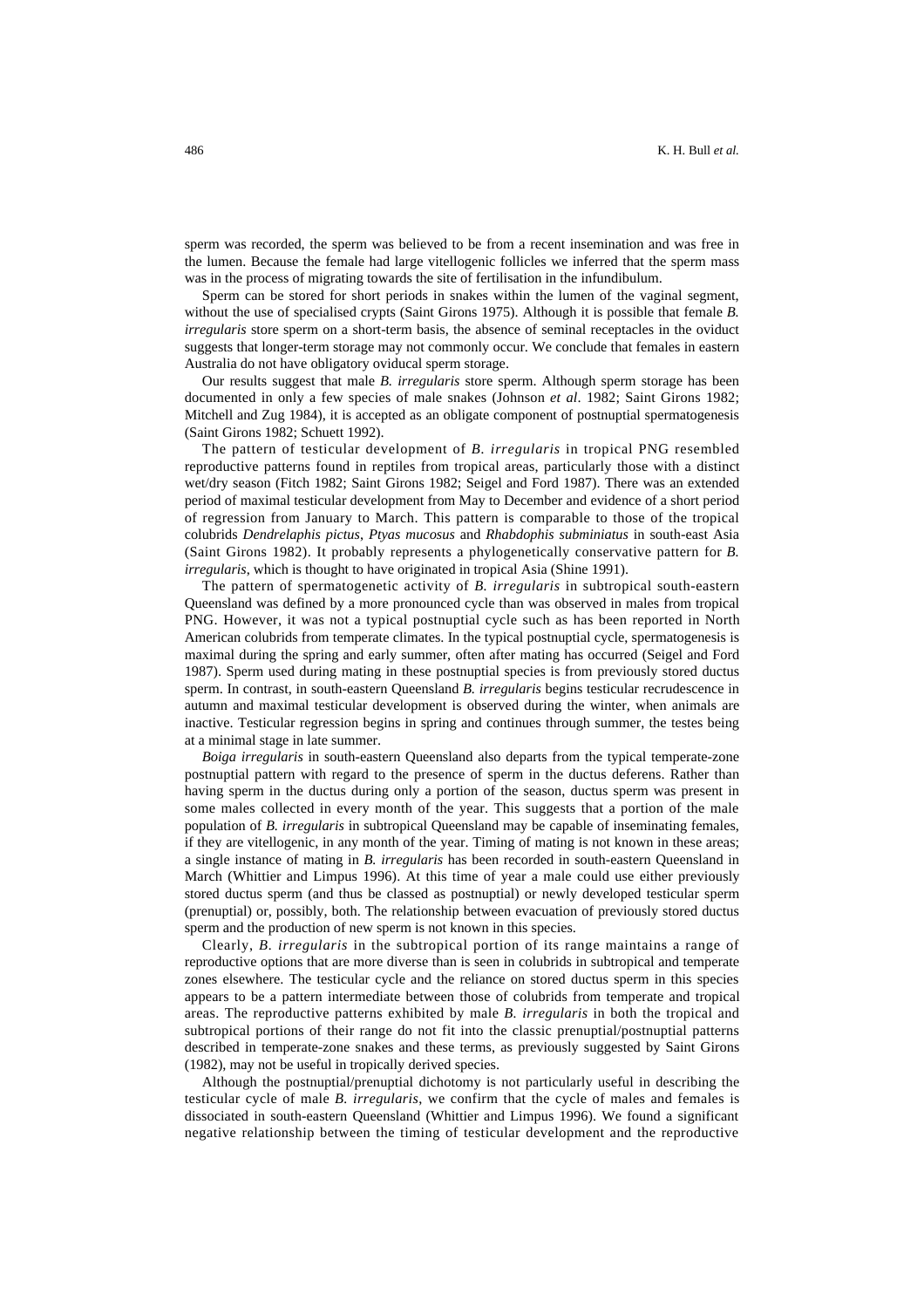condition of female *B. irregularis*. Males have regressed or, at most, early recrudescent testes during the ovulation and egg-laying phase, and have maximal testicular development when females are non-reproductive. This dissociation is facilitated by males both producing and storing sperm in their ductus deferens over winter. Thus, although males appear capable of inseminating females nearly all year, we found no evidence that females store sperm for long periods in their oviducts prior to ovulation.

Ultimately, any interpretation of these intersexual differences in reproductive patterns requires an understanding of the selective forces determining the times of onset of recrudescence and gonadal regression. Climatic factors are often cited as proximate cues for controlling the timing of reproduction in reptiles (Duvall *et al*. 1982; Seigel and Ford 1987; Whittier 1994). For female *B. irregularis* in south-eastern Queensland initial follicular development commences in winter, a process that is most likely supported by lipids stored in abdominal fat bodies from the previous summer. Increases in temperature and/or rainfall may act as proximate cues for favourable conditions that ensure reproductive success.

In male *B. irregularis*, a proportion of the population from subtropical south-eastern Queensland have testes that are quiescent in the warm summer months of high rainfall and humidity. In tropical Papua New Guinea, fewer animals undergo regression; those that were regressed were collected in the wettest months of the year (January–March). The significantly different pattern of testicular development between the populations and the significant climatic differences between the two locations suggests that environmental factors may be permissive cues that regulate testicular development. Future study of both male and female *B. irregularis* in more narrowly defined regions of PNG would contribute to our understanding of the factors that regulate reproduction in this species.

#### **Acknowledgments**

We thank J. Covacevich and P. Couper for access to animals in the Queensland Museum collection. We also thank Lien Banh for technical assistance in histology. This study was supported in part by a DITARD Bilateral Science and Technology Award (Australia) and an NSF International Cooperative Science and Technology Grant (USA).

#### **References**

- Ballinger, R. E. (1977). Reproductive strategies: food availability as a source of proximal variation in a lizard. *Ecology* **58**, 628–635.
- Bull, K. H., and Whittier, J. M. (1996). Annual pattern of the brown tree snake (*Boiga irregularis*) in southeastern Queensland. *Memoirs of the Queensland Museum* **39**, 483–486.
- Cogger, H. G. (1992). 'Reptiles and Amphibians of Australia.' 5th Edn. (Reed Books: Sydney.)
- Duvall, D., Guillette, L. J., Jr., and Jones, R. E. (1982). Environmental control of reptilian reproductive cycles. In 'Biology of the Reptilia, Vol.13'. (Eds C. Gans and F. H. Pough.) pp. 201–231. (Academic Press: London.)
- Fawcett, J. D., Savitsky, A. H., and Smith, H. M. (1972). Oviductal anatomy and sperm storage in *Tantilla nigriceps, T. atriceps*, and *T. gracilis* (Serpentes, Colubridae). *Journal of the Colorado and Wyoming Academy of Science* **7**, 76–81.
- Fitch, H. S. (1982). Reproductive cycles in tropical reptiles. *Publications of the Museum of the Natural History of Kansas* **96**, 1–53.
- Fox, W. (1956). Seminal receptacles of snakes. *Anatomical Record* **124**, 519–539.
- Fritts, T. H. (1988). The brown tree snake (*Boiga irregularis*): a threat to Pacific Islands. Biological Report 88 (31). US Fish and Wildlife Service. Sept. 1991.
- Gibbons, J. R. (1985). The biogeography and evolution of Pacific island reptiles and amphibians. In 'Biology of Australasian Frogs and Reptiles.' (Eds G. Grigg, R. Shine and H. Ehmann.) pp. 125–142. (Royal Zoological Society of New South Wales: Sydney.)
- Gist, D. H., and Jones, J. M. (1987). Storage of sperm in the reptilian oviduct. *Scanning Microscopy* **1**, 1839–1849.
- Halpert, A. P., Garstka, W. R., and Crews, D. (1982). Sperm transport and storage and its relation to the annual sexual cycle of the female red-sided garter snake, *Thamnophis sirtalis parietalis*. *Journal of Morphology* **174**, 149–159.